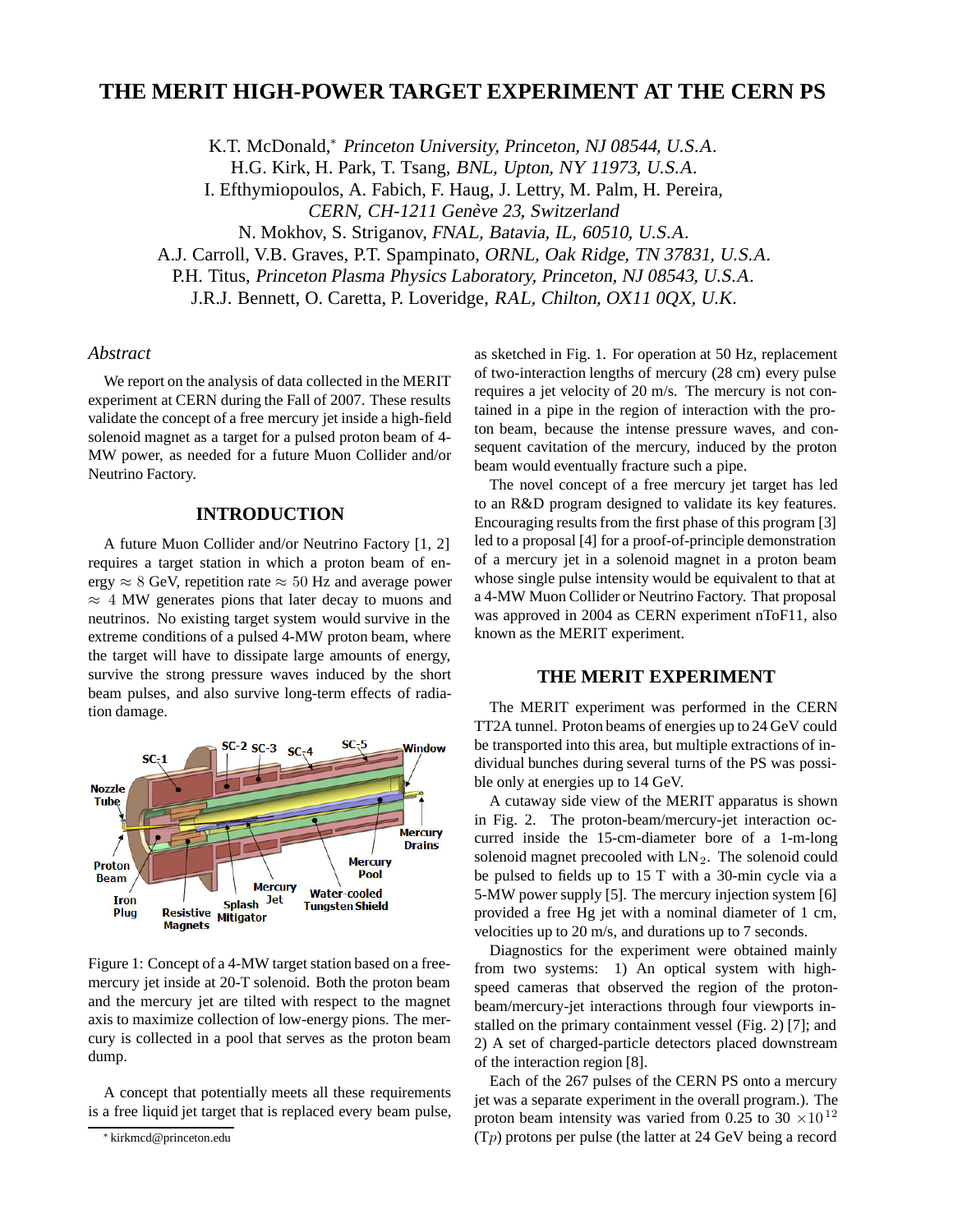

Figure 2: Cutaway side view of the MERIT experiment.

intensity for a single CERN PS pulse). The field of the solenoid magnet was varied from 0 to 15 T. A total of  $2.2 \times$  $10^{15}$  protons were delivered to the mercury target.

### **EXPERIMENTAL RESULTS**

# *Jet Behavior without Proton Beam*

The surface profile of the jet was significantly perturbed in zero magnetic field (Fig. 3, top left). These surface perturbations were greatly reduced, but not eliminated, in higher magnetic fields.



Figure 3: Images of jets with velocities of 15 m/s in magnetic fields of 0, 5, 10 and 15 T, without proton beam.

The surface velocity of the jet varied little with position, but the height of the jet was observed to grow significantly, from 1 cm at the nozzle to  $\approx$  2 cm at viewport 4, largely independent of the magnetic field strength. This undesirable feature may have been due to flow perturbations induced in the 180◦ bend in the mercury delivery pipe 15 cm from the nozzle.

### *Length of Disruption of the Jet by the Beam*

Figure 4 shows images collected at viewport 3 with a 2 ms frame interval of an interaction of a 15-m/s jet and a 24-GeV,  $10 \times 10^{12}$  proton pulse in a 10-T solenoid field.

Figure 5 shows the observed disruption lengths of the Hg jet along its axis for both 14 and 24 GeV proton beams, and for various magnetic fields. Stronger magnetic fields reduced the extent of dispersal of the Hg jet at high beam intensities, and increased the threshold for disruption at lower intensities.

For pulses of  $30 \times 10^{12}$  protons and a solenoid field of 15 T, the extent of the Hg jet disruption was less than 28 cm, thus permitting a 70-Hz beam repetition rate with a 20-m/s velocity jet. For such a 24-GeV,  $30 \times 10^{12}$  proton



Figure 4: A proton beam/jet interaction as viewed in viewport 3: Left: Image of the jet before interaction; Middle: Image of the interaction aftermath; Right: Image of the reformed jet stream.



Figure 5: Extent of the proton-beam-induced disruption along the jet axis for various beam energies and magnetic fields as a function of peak energy density deposited in the mercury jet by the proton beam. The smooth curves are fits.

pulse, the total energy was 115 kJ, corresponding to a total beam power of 8 MW at 70 Hz.

# *Velocity of Filaments Ejected from the Jet*

Figure 6 shows images at viewport 2 of the same beam pulse already depicted in Fig. 4. These images were taken with a 25-*µ*s frame interval and an exposure time of 150 ns.



Figure 6: The proton beam/jet interaction of Fig. 4 as viewed in viewport 2: Left: Before interaction; Right: 350 *µ*s after proton beam arrival.

Fits to the position of the tips of mercury filaments as a function of time determined the filament velocity, and the earliest time of appearance of the filament after the proton beam interaction. The highest-velocity filaments were associated with the earliest times of appearances, with results for the maximum observed filament velocities shown in Fig. 7.

In a magnetic field, all filament velocities were less than 100 m/s (typical for splashes induced by a stone thrown into a liquid), and the velocities were reduced in higher